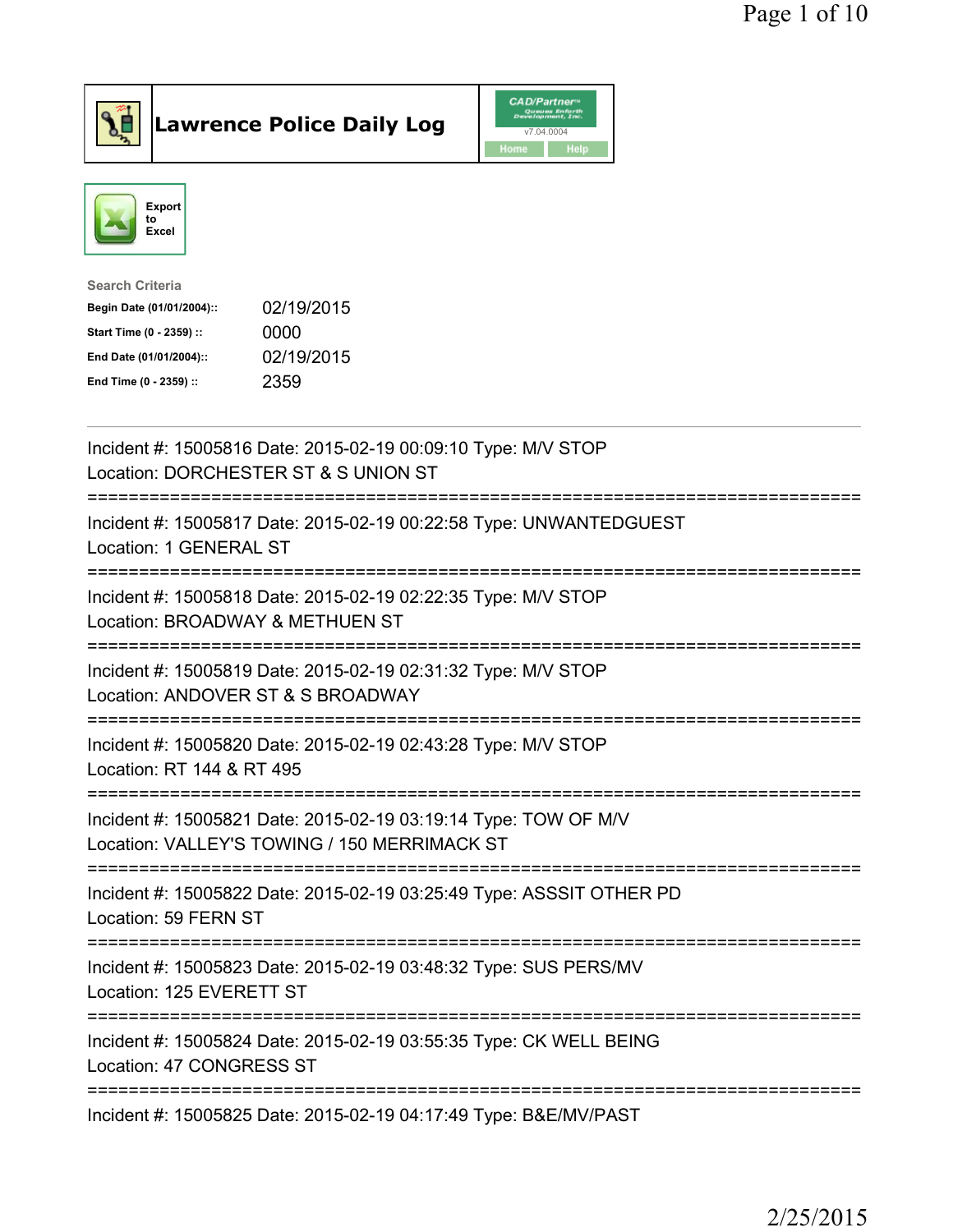Location: 417 HIGH ST =========================================================================== Incident #: 15005826 Date: 2015-02-19 04:43:05 Type: ASSSIT AMBULANC Location: 311 WATER ST #15 =========================================================================== Incident #: 15005827 Date: 2015-02-19 04:50:36 Type: UNWANTEDGUEST Location: 33 BROOK ST FL 1 =========================================================================== Incident #: 15005828 Date: 2015-02-19 06:26:59 Type: STOL/MV/PAS Location: 32 MORTON ST =========================================================================== Incident #: 15005829 Date: 2015-02-19 06:57:38 Type: MAL DAMAGE Location: 173 UNION ST =========================================================================== Incident #: 15005830 Date: 2015-02-19 06:59:14 Type: MAL DAMAGE Location: 10 HILLSIDE AV =========================================================================== Incident #: 15005831 Date: 2015-02-19 06:59:59 Type: STOL/MV/PAS Location: JACKSON ST =========================================================================== Incident #: 15005832 Date: 2015-02-19 07:22:26 Type: AUTO ACC/NO PI Location: LAWRENCE ST & SUNSET AV =========================================================================== Incident #: 15005833 Date: 2015-02-19 07:23:58 Type: PARK & WALK Location: BROADWAY =========================================================================== Incident #: 15005835 Date: 2015-02-19 07:30:17 Type: LARCENY/PAST Location: 180 BOXFORD ST =========================================================================== Incident #: 15005834 Date: 2015-02-19 07:36:07 Type: MAL DAMAGE Location: BRUCE ST & ERVING AV =========================================================================== Incident #: 15005836 Date: 2015-02-19 07:37:30 Type: MV/BLOCKING Location: 53 EUTAW ST =========================================================================== Incident #: 15005837 Date: 2015-02-19 08:01:34 Type: AUTO ACC/UNK PI Location: MERRIMACK ST & S BROADWAY =========================================================================== Incident #: 15005838 Date: 2015-02-19 08:03:35 Type: E911 HANGUP Location: 371 MARKET ST =========================================================================== Incident #: 15005841 Date: 2015-02-19 08:34:42 Type: STOL/MV/PAS Location: 57 RAILROAD ST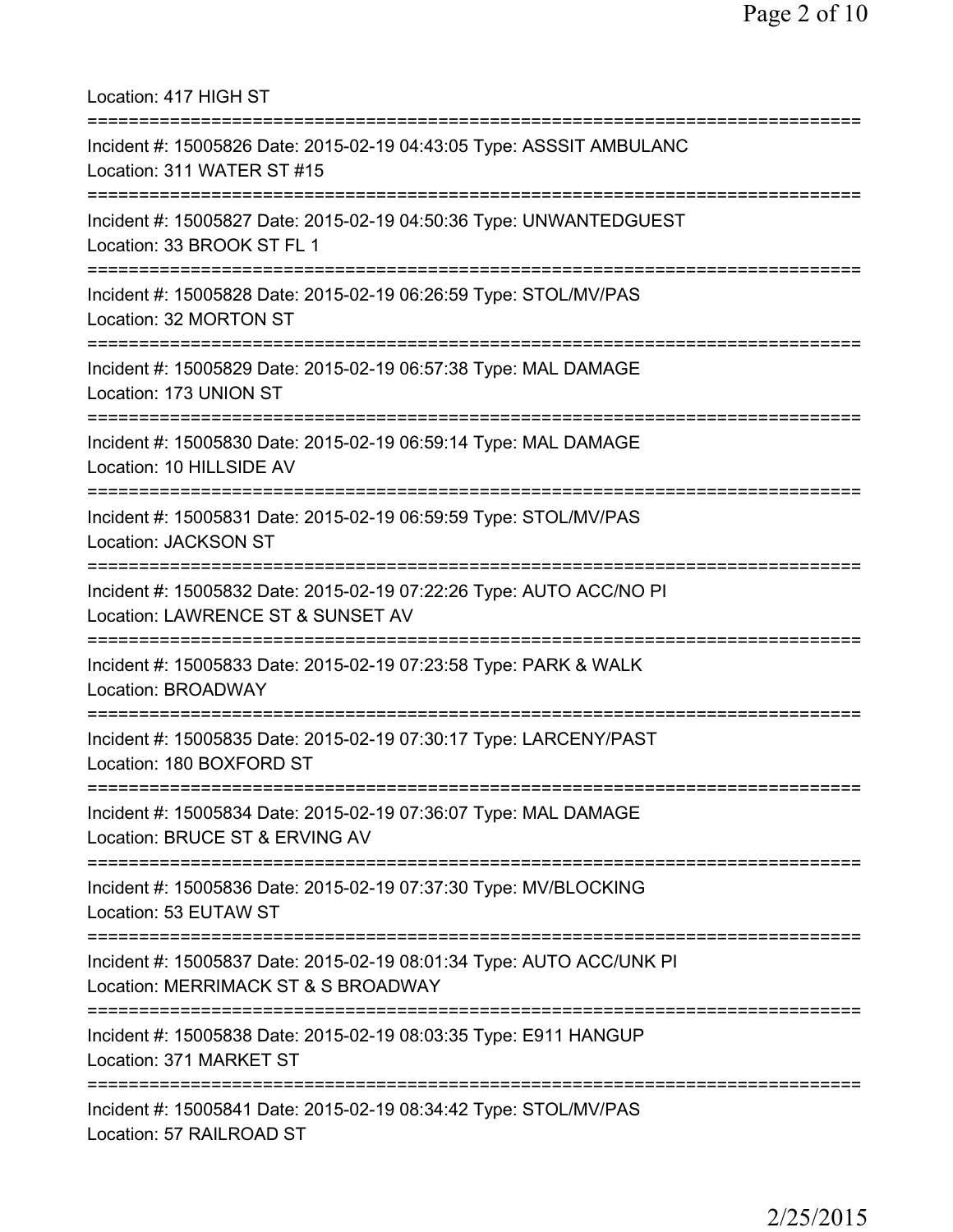| Incident #: 15005839 Date: 2015-02-19 08:36:24 Type: AUTO ACC/NO PI<br>Location: 10 ARLINGTON ST<br>====================    |
|-----------------------------------------------------------------------------------------------------------------------------|
| Incident #: 15005840 Date: 2015-02-19 08:36:26 Type: SUS PERS/MV<br>Location: LAHEY, THOMAS PATRICK APT.37 / 32 LAWRENCE ST |
| Incident #: 15005842 Date: 2015-02-19 08:37:25 Type: MEDIC SUPPORT<br>Location: 700 ESSEX ST                                |
| Incident #: 15005843 Date: 2015-02-19 08:40:31 Type: UNWANTEDGUEST<br>Location: 50 BROADWAY                                 |
| Incident #: 15005844 Date: 2015-02-19 08:48:37 Type: LARCENY/PAST<br>Location: 73 SHAWSHEEN RD FL 3                         |
| Incident #: 15005845 Date: 2015-02-19 09:18:11 Type: AUTO ACC/NO PI<br><b>Location: MANCHESTER ST</b>                       |
| Incident #: 15005846 Date: 2015-02-19 09:26:49 Type: AUTO ACC/NO PI<br>Location: OAK ST #E HAVERHILL                        |
| Incident #: 15005847 Date: 2015-02-19 09:29:10 Type: COURT DOC SERVE<br>Location: 211 FARNHAM ST #A FL 2ND                  |
| Incident #: 15005848 Date: 2015-02-19 09:33:23 Type: ALARM/BURG<br>Location: EVANGELICAL CHURCH / 61 WARREN ST              |
| Incident #: 15005849 Date: 2015-02-19 09:35:44 Type: RECOV/STOL/MV<br>Location: 27 KENDALL ST                               |
| Incident #: 15005850 Date: 2015-02-19 09:39:06 Type: WIRE DOWN<br>Location: 155 WEST ST                                     |
| Incident #: 15005851 Date: 2015-02-19 09:43:05 Type: MEDIC SUPPORT<br>Location: 67 BOXFORD ST FL 1STFL                      |
| Incident #: 15005852 Date: 2015-02-19 09:55:27 Type: RECOV/STOL/MV<br>Location: 44 FERRY ST                                 |
| Incident #: 15005853 Date: 2015-02-19 09:56:22 Type: MEDIC SUPPORT<br>Location: 77 S UNION ST #APT 45                       |
|                                                                                                                             |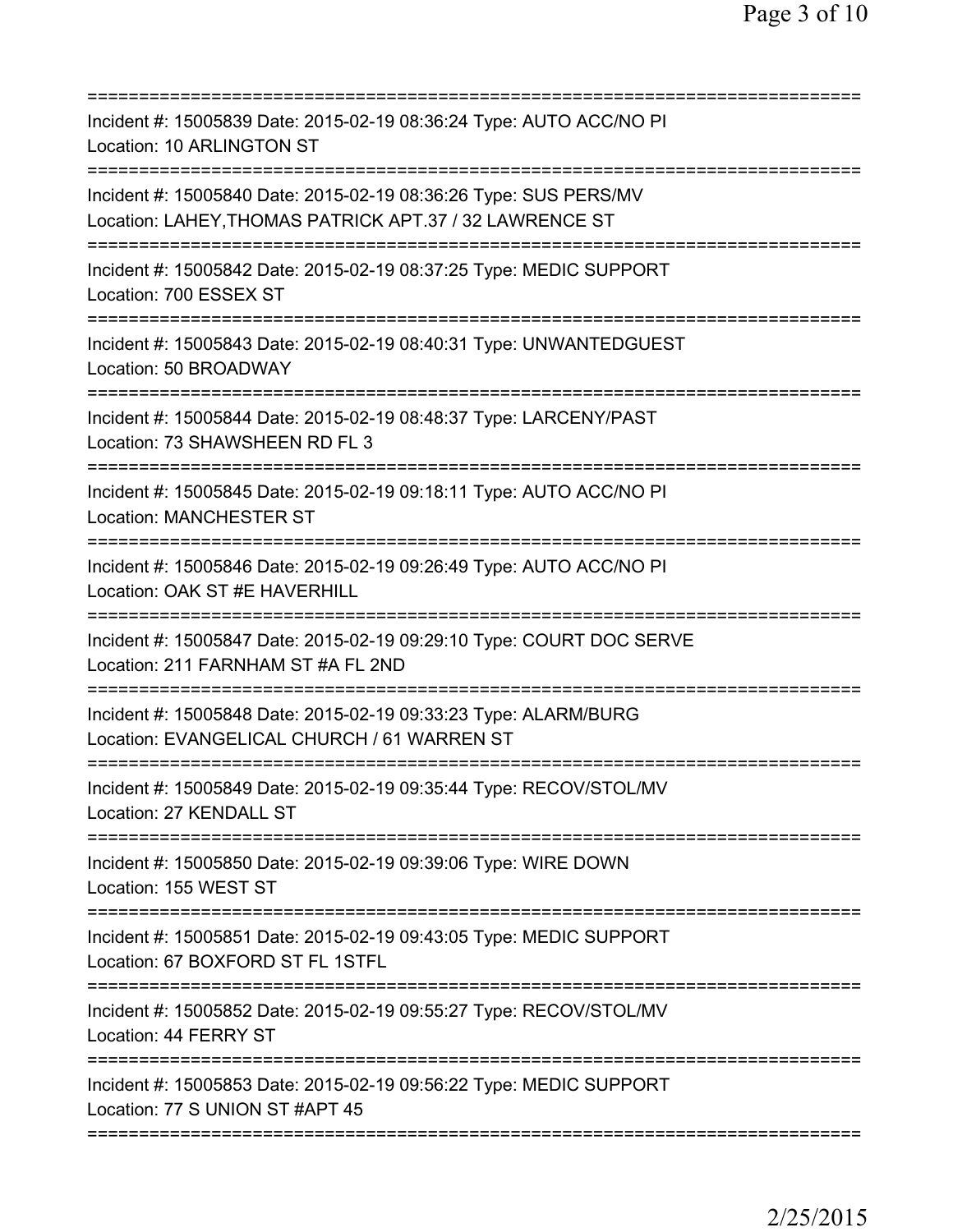Incident #: 15005854 Date: 2015-02-19 10:27:12 Type: MV/BLOCKING Location: 8 S BROADWAY =========================================================================== Incident #: 15005855 Date: 2015-02-19 10:30:53 Type: RECOV/STOL/MV Location: AMES ST & PROVIDENCE ST =========================================================================== Incident #: 15005856 Date: 2015-02-19 10:35:45 Type: TOW OF M/V Location: SANTANDER BANK / 296 ESSEX ST =========================================================================== Incident #: 15005857 Date: 2015-02-19 10:36:55 Type: MV/BLOCKING Location: EMBANKMENT RD & WATER ST =========================================================================== Incident #: 15005858 Date: 2015-02-19 10:39:57 Type: AUTO ACC/NO PI Location: COMCAST / 92 GLENN ST =========================================================================== Incident #: 15005859 Date: 2015-02-19 10:41:50 Type: NOTIFICATION Location: 35 EASTON ST =========================================================================== Incident #: 15005860 Date: 2015-02-19 10:50:55 Type: HIT & RUN M/V Location: APPLETON ST & METHUEN ST =========================================================================== Incident #: 15005861 Date: 2015-02-19 10:59:30 Type: WIRE DOWN Location: 100 LEXINGTON ST =========================================================================== Incident #: 15005862 Date: 2015-02-19 11:07:44 Type: M/V STOP Location: LORING ST & SHAWSHEEN RD =========================================================================== Incident #: 15005863 Date: 2015-02-19 11:13:49 Type: INVESTIGATION Location: 203 FARNHAM ST =========================================================================== Incident #: 15005864 Date: 2015-02-19 11:28:24 Type: INVESTIGATION Location: 501 MT VERNON ST =========================================================================== Incident #: 15005865 Date: 2015-02-19 11:29:53 Type: LOCKOUT Location: 86 SUNRAY ST FL 2ND =========================================================================== Incident #: 15005866 Date: 2015-02-19 11:32:08 Type: ALARM/BURG Location: ORNEUS RESD / 86 SUNRAY ST =========================================================================== Incident #: 15005867 Date: 2015-02-19 11:37:17 Type: LARCENY/PAST Location: 65 N PARISH RD =========================================================================== Incident #: 15005868 Date: 2015-02-19 11:48:58 Type: DOMESTIC/PROG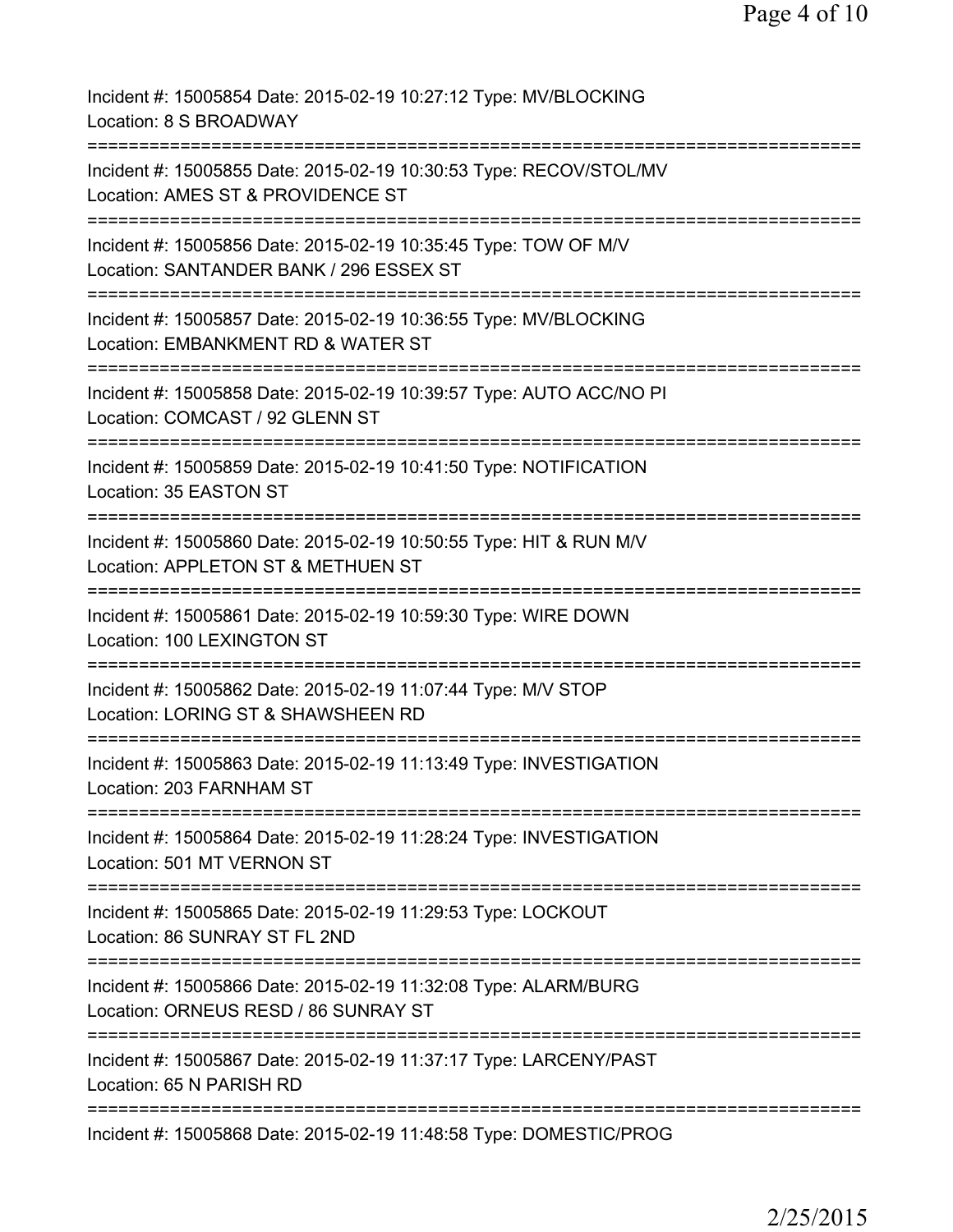Location: 112 ARLINGTON ST =========================================================================== Incident #: 15005869 Date: 2015-02-19 11:55:40 Type: B&E/MV/PAST Location: 25 MIDDLEBURY ST =========================================================================== Incident #: 15005870 Date: 2015-02-19 11:57:11 Type: DISTURBANCE Location: MELROSE ST & WATER ST =========================================================================== Incident #: 15005871 Date: 2015-02-19 11:59:57 Type: COURT DOC SERVE Location: 1 CAULKINS CT =========================================================================== Incident #: 15005872 Date: 2015-02-19 12:02:53 Type: DRUG VIO Location: MARSTON ST & STORROW ST =========================================================================== Incident #: 15005873 Date: 2015-02-19 12:05:10 Type: INVESTIGATION Location: 90 LOWELL ST =========================================================================== Incident #: 15005874 Date: 2015-02-19 12:06:35 Type: INVESTIGATION Location: 90 LOWELL ST =========================================================================== Incident #: 15005876 Date: 2015-02-19 12:47:59 Type: LOST PROPERTY Location: 391 LOWELL ST #3 =========================================================================== Incident #: 15005875 Date: 2015-02-19 12:48:23 Type: MV/BLOCKING Location: CANAL ST & HAMPSHIRE ST =========================================================================== Incident #: 15005877 Date: 2015-02-19 13:03:40 Type: STOL/MV/PAS Location: 63 EASTON ST =========================================================================== Incident #: 15005878 Date: 2015-02-19 13:11:59 Type: WIRE DOWN Location: 235 FERRY ST =========================================================================== Incident #: 15005879 Date: 2015-02-19 13:16:32 Type: SUS PERS/MV Location: 25 TRINITY ST =========================================================================== Incident #: 15005880 Date: 2015-02-19 13:19:36 Type: MV/BLOCKING Location: 14 ALMA ST =========================================================================== Incident #: 15005881 Date: 2015-02-19 13:31:16 Type: TOW/REC/STOL Location: ANDOVER ST & SHAWSHEEN RD =========================================================================== Incident #: 15005882 Date: 2015-02-19 13:49:44 Type: RECOV/STOL/MV Location: 1 WASHINGTON ST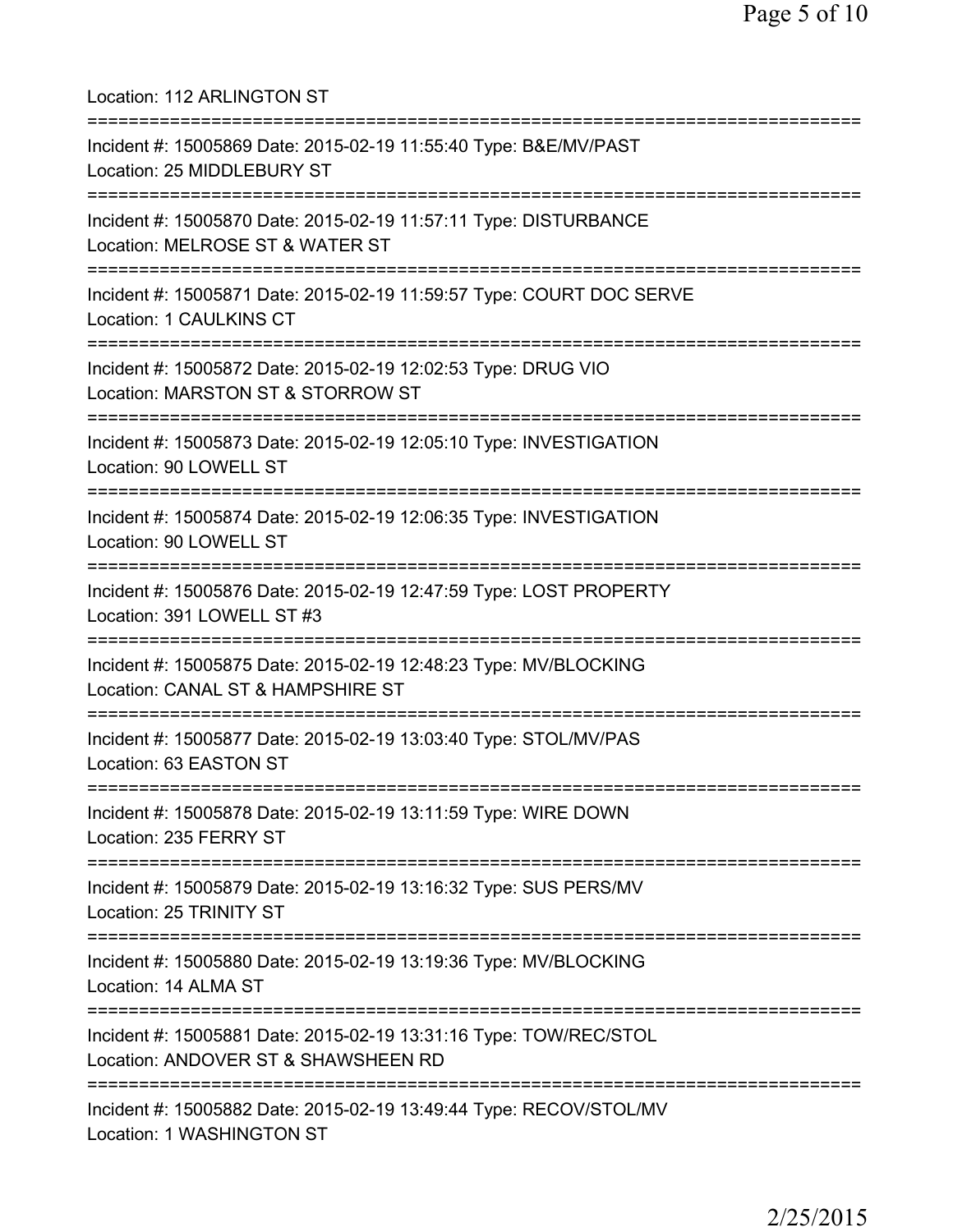| Incident #: 15005883 Date: 2015-02-19 13:57:06 Type: HIT & RUN M/V<br>Location: ANDOVER ST & S UNION ST                                                                     |
|-----------------------------------------------------------------------------------------------------------------------------------------------------------------------------|
| Incident #: 15005884 Date: 2015-02-19 14:05:16 Type: LARCENY/PAST<br>Location: MCDONALDS / 50 BROADWAY                                                                      |
| Incident #: 15005885 Date: 2015-02-19 14:24:58 Type: HIT & RUN M/V<br>Location: 298 LAWRENCE ST                                                                             |
| Incident #: 15005886 Date: 2015-02-19 14:32:16 Type: SUS PERS/MV<br>Location: 62 KENDALL ST FL 1STFL                                                                        |
| Incident #: 15005887 Date: 2015-02-19 14:46:13 Type: MV/BLOCKING<br>Location: 388 HAVERHILL ST                                                                              |
| ;====================================<br>Incident #: 15005888 Date: 2015-02-19 14:46:30 Type: HIT & RUN M/V<br>Location: 95 BENNINGTON ST                                   |
| =====================================<br>Incident #: 15005889 Date: 2015-02-19 15:01:57 Type: DOMESTIC/PAST<br>Location: 18 WARWICK ST<br>================================= |
| Incident #: 15005890 Date: 2015-02-19 15:18:54 Type: B&E/MV/PAST<br>Location: 117 BUTLER ST                                                                                 |
| Incident #: 15005891 Date: 2015-02-19 15:22:56 Type: MV/BLOCKING<br>Location: 380 HAVERHILL ST                                                                              |
| Incident #: 15005892 Date: 2015-02-19 15:24:09 Type: M/V STOP<br>Location: 554 ANDOVER ST                                                                                   |
| Incident #: 15005895 Date: 2015-02-19 15:42:03 Type: KEEP PEACE<br>Location: 28 SUMMER ST                                                                                   |
| Incident #: 15005894 Date: 2015-02-19 15:42:52 Type: KEEP PEACE<br>Location: 1 CAULKINS CT                                                                                  |
| Incident #: 15005893 Date: 2015-02-19 15:42:52 Type: ROBBERY ARMED<br>Location: DUNKIN DONUTS / 50 S BROADWAY                                                               |
| Incident #: 15005896 Date: 2015-02-19 15:58:06 Type: HIT & RUN M/V<br>Location: 34 BUSWELL ST                                                                               |
|                                                                                                                                                                             |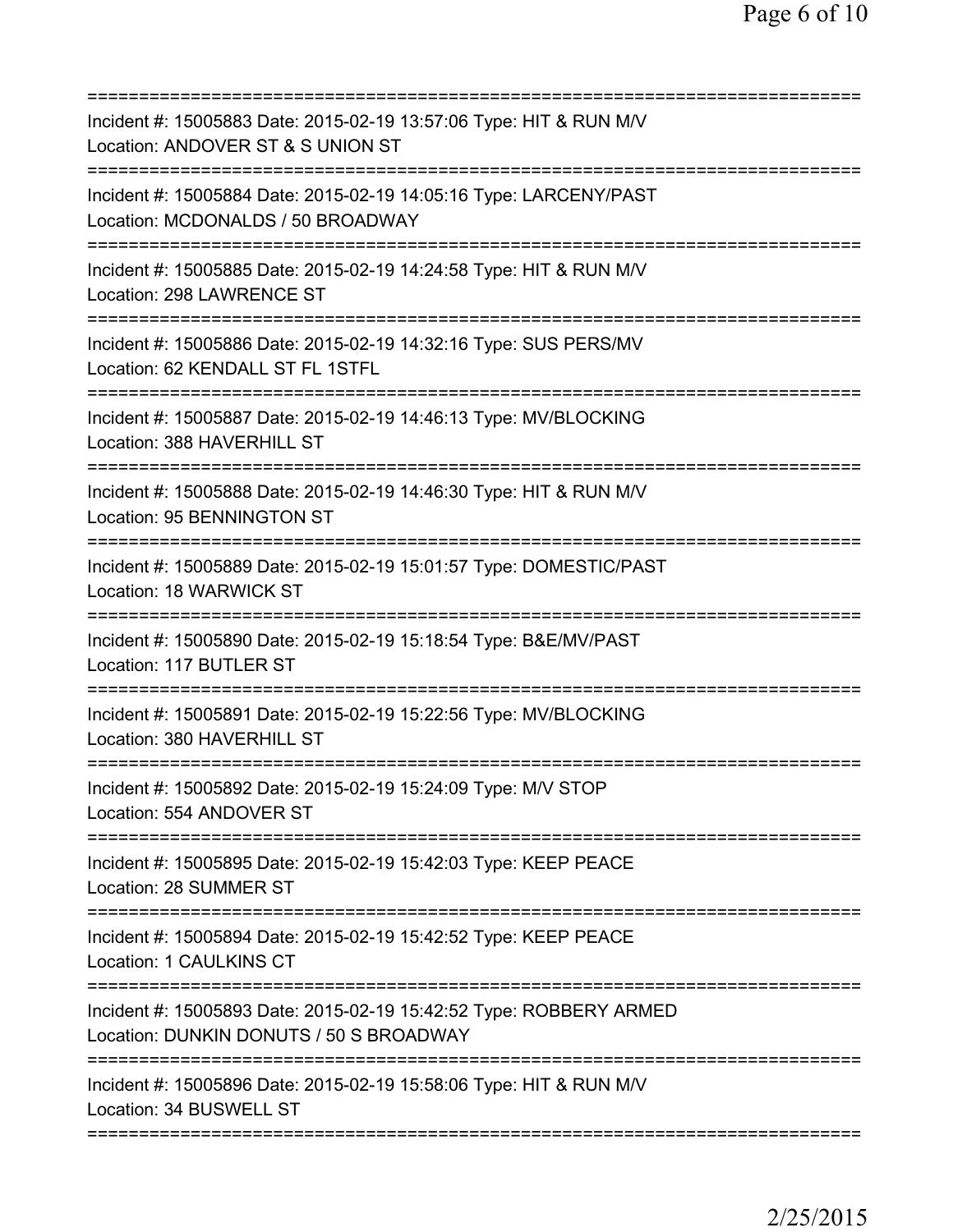| Incident #: 15005897 Date: 2015-02-19 16:18:55 Type: SUS PERS/MV<br>Location: BROADWAY & LOWELL ST                    |
|-----------------------------------------------------------------------------------------------------------------------|
| Incident #: 15005898 Date: 2015-02-19 16:22:15 Type: HARASSMENT<br>Location: 54 FOSTER ST                             |
| Incident #: 15005899 Date: 2015-02-19 16:28:51 Type: DOMESTIC/PROG<br>Location: 204 S UNION ST FL 3RDFL               |
| Incident #: 15005900 Date: 2015-02-19 16:30:59 Type: TRESPASSING<br>Location: 379 HAVERHILL ST                        |
| Incident #: 15005901 Date: 2015-02-19 16:55:54 Type: CK WELL BEING<br>Location: 107 GARDEN ST #3R                     |
| Incident #: 15005902 Date: 2015-02-19 16:57:27 Type: THREATS<br>Location: 15 CAMELLA TEOLI WY                         |
| Incident #: 15005903 Date: 2015-02-19 17:07:43 Type: ALARM/BURG<br>Location: 188 PROSPECT ST #1                       |
| Incident #: 15005904 Date: 2015-02-19 17:08:40 Type: UNWANTEDGUEST<br>Location: 592 ANDOVER ST FL 2NDFL               |
| Incident #: 15005905 Date: 2015-02-19 17:12:00 Type: MV/BLOCKING<br>Location: 9 TRENTON ST<br>----------------------- |
| Incident #: 15005906 Date: 2015-02-19 17:15:49 Type: ALARM/BURG<br>Location: 1 GROCERY WY                             |
| Incident #: 15005907 Date: 2015-02-19 17:20:42 Type: MAN DOWN<br>Location: FALLS BRIDGE / null                        |
| Incident #: 15005909 Date: 2015-02-19 17:35:23 Type: MV/BLOCKING<br>Location: HAVERHILL ST & PERRY AV                 |
| Incident #: 15005908 Date: 2015-02-19 17:35:33 Type: ASSIST FIRE<br>Location: 186 JACKSON ST                          |
| Incident #: 15005910 Date: 2015-02-19 18:05:33 Type: MV/BLOCKING<br>Location: 130 EXETER ST                           |
| Incident #: 15005912 Date: 2015-02-19 18:08:29 Type: AUTO ACC/NO PI                                                   |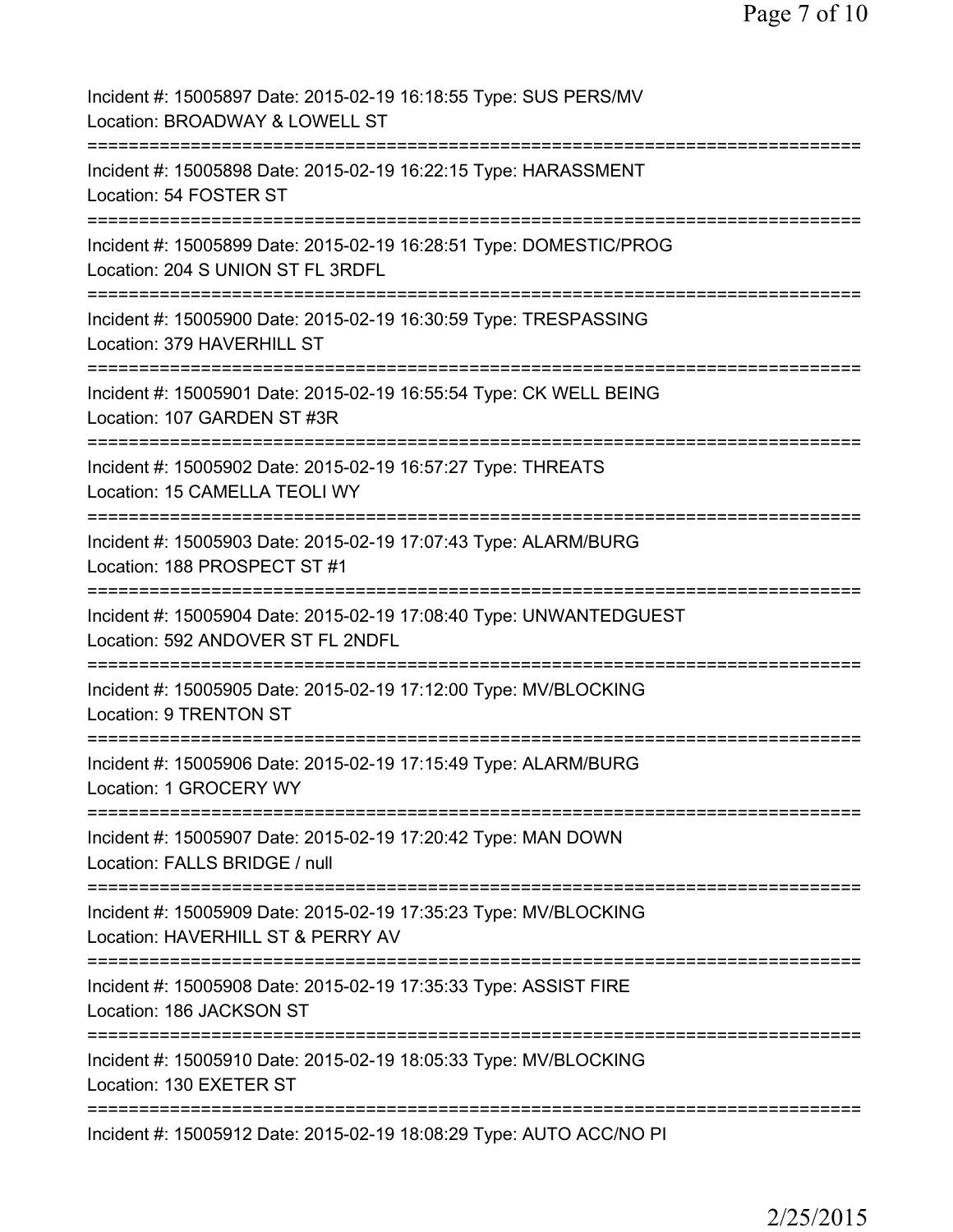| Location: 414 COMMON ST                                                                                                              |
|--------------------------------------------------------------------------------------------------------------------------------------|
| Incident #: 15005911 Date: 2015-02-19 18:08:31 Type: MISSING PERS<br>Location: 18 BROOK ST                                           |
| Incident #: 15005913 Date: 2015-02-19 18:22:23 Type: ALARM/BURG<br>Location: 37 E PLEASANT ST<br>======================              |
| Incident #: 15005914 Date: 2015-02-19 18:49:30 Type: TRESPASSING<br>Location: 42 ANDOVER ST                                          |
| Incident #: 15005915 Date: 2015-02-19 18:57:15 Type: AUTO ACC/NO PI<br>Location: 176 WATER ST                                        |
| Incident #: 15005916 Date: 2015-02-19 19:04:24 Type: STOL/MV/PAS<br>Location: ESSEX ST & OXFORD ST                                   |
| Incident #: 15005917 Date: 2015-02-19 19:53:27 Type: ALARM/BURG<br>Location: RENTACENTER / 77 WINTHROP AV                            |
| Incident #: 15005918 Date: 2015-02-19 19:55:34 Type: MV/BLOCKING<br>Location: 72 LYNN ST                                             |
| Incident #: 15005919 Date: 2015-02-19 19:59:13 Type: DISTURBANCE<br>Location: 99 WINTHROP AV                                         |
| Incident #: 15005920 Date: 2015-02-19 20:05:46 Type: E911 HANGUP<br>Location: 51 MYRTLE ST                                           |
| ===================================<br>Incident #: 15005921 Date: 2015-02-19 20:44:00 Type: MISSING PERS<br>Location: 26 HILLSIDE AV |
| Incident #: 15005922 Date: 2015-02-19 20:55:46 Type: ALARM/BURG<br>Location: 1ST BAPTIST HATIAN CHURCH / 150 GARDEN ST               |
| Incident #: 15005923 Date: 2015-02-19 20:57:16 Type: ALARM/BURG<br>Location: 77 WINTHROP AV                                          |
| Incident #: 15005924 Date: 2015-02-19 21:03:36 Type: SEIZED PROP<br>Location: 32 LAWRENCE ST                                         |
| Incident #: 15005925 Date: 2015-02-19 21:27:25 Type: ALARM/BURG<br>Location: 24 MEDFORD ST                                           |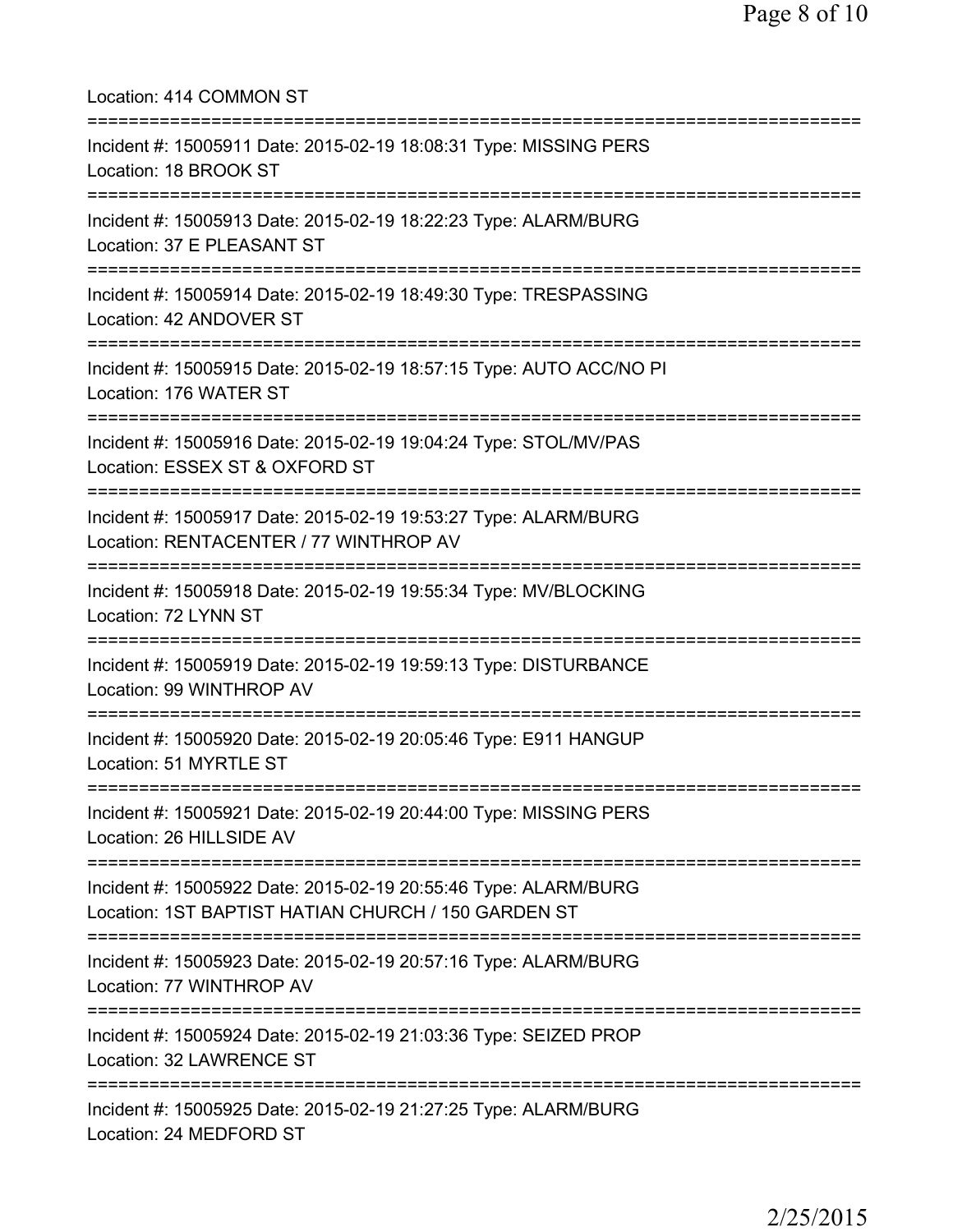| Incident #: 15005926 Date: 2015-02-19 21:31:37 Type: DOMESTIC/PROG<br>Location: 505 LOWELL ST #3RD<br>===================                 |
|-------------------------------------------------------------------------------------------------------------------------------------------|
| Incident #: 15005927 Date: 2015-02-19 21:39:52 Type: AUTO ACC/NO PI<br>Location: FERRY ST & MARSTON ST                                    |
| Incident #: 15005928 Date: 2015-02-19 21:53:47 Type: SUS PERS/MV<br>Location: NEWBURY ST & ORCHARD ST                                     |
| Incident #: 15005929 Date: 2015-02-19 21:59:59 Type: EXTRA SURVEIL<br>Location: LAZARUS HOUSE / 412 HAMPSHIRE                             |
| Incident #: 15005930 Date: 2015-02-19 22:03:53 Type: RECOV/STOL/MV<br>Location: 505 LOWELL ST                                             |
| Incident #: 15005931 Date: 2015-02-19 22:23:54 Type: M/V STOP<br>Location: ESSEX ST & MEDFORD ST                                          |
| Incident #: 15005932 Date: 2015-02-19 22:56:18 Type: WIRE DOWN<br>Location: ALLSTON ST & PLEASANT TER<br>:=============================== |
| Incident #: 15005933 Date: 2015-02-19 23:01:45 Type: ALARM/BURG<br>Location: 200 COMMON ST                                                |
| :===============<br>Incident #: 15005934 Date: 2015-02-19 23:04:22 Type: SUS PERS/MV<br>Location: 35 COMMON ST                            |
| Incident #: 15005935 Date: 2015-02-19 23:29:08 Type: M/V STOP<br>Location: METHUEN ST & MILL ST                                           |
| Incident #: 15005936 Date: 2015-02-19 23:33:17 Type: M/V STOP<br>Location: HAMPSHIRE ST & LEBANON ST                                      |
| Incident #: 15005937 Date: 2015-02-19 23:46:32 Type: ALARM/BURG<br>Location: 5 WOLCOTT AV                                                 |
|                                                                                                                                           |

366 record(s)

{ call presslog("2015-02-19","0000","2015-02-19","2359") } Total records found: 366 These results were produced by the following query: